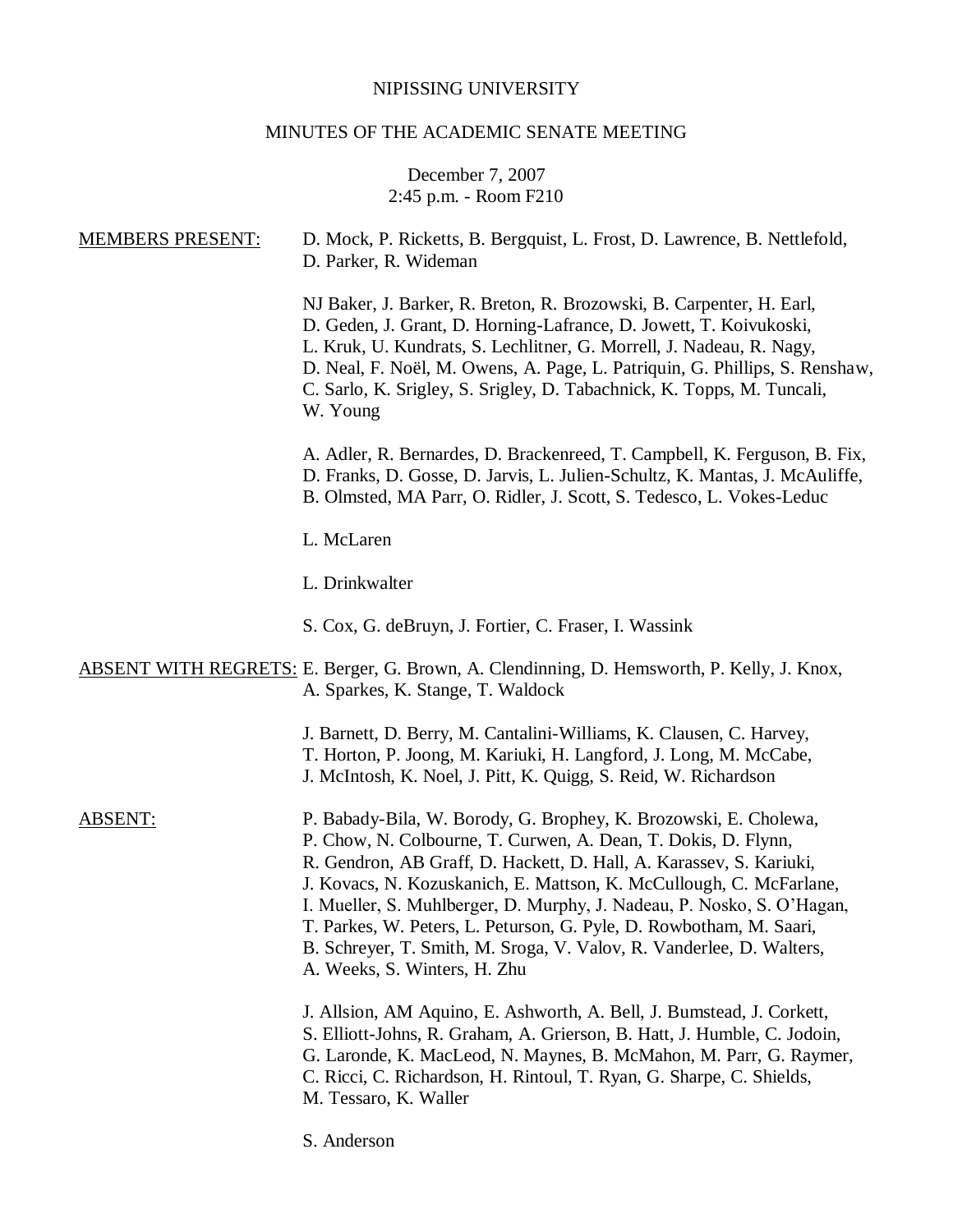Minutes of the Academic Senate Meeting December 7, 2007 Page 2

T. Benevides

A. Brown

The minutes of the Senate meeting of November 9, 2007 were adopted with no objections.

#### ANNOUNCEMENTS

The President began his announcements by remarking on the sadness at the recent loss of two very popular students. A memorial service is being planned for January.

On November 19, the President, along with his counterparts from the other northern colleges and universities, met with the Deputy Ministers of Training, Colleges and Universities as well as Northern Development and Mines. They received the strong message that northern institutions are central for the overall growth strategy for the north and that funding will reflect that message.

The President provided a status report on the Strategic Plan and he informed Senate that he was still waiting for the final three task groups reports. Recommendations from the task group on Internationalization will be posted to the web in January. Outlines from the Scholarships and Bursaries group and the E-leaning/E-teaching group will be submitted early in the new year.

At the January 2008 meeting of Senate, the President indicated the Senate Review Committee will be presenting a draft preliminary report.

The President reminded Senators that December 10 is the  $15<sup>th</sup>$  anniversary of Nipissing's charter and noted the changes that have occurred since 1992.

An update of the two decanal searches was provided by the Vice-President Academic and Research. He noted that the position profile for the Dean's position in Arts and Science has been finalized and the job posting will appear in the Globe and Mail and the upcoming issues of University Affairs and CAUT. The search committee for the Dean of Applied and Professional Studies has met with the consultants and the committee has decided to hold consultations with faculty, administration and board members to get input on qualities and values they would like to see in the new dean. The advertisement for this position will go out in January 2008.

The Vice-President informed Senate that the UPRAC audit report has been received. Eleven recommendations and eight suggestions have been made as a result of the spring 2006 visit. Nipissing's response to the report's findings will be generated early in the new year. This week there were visits by the Sociology UPRAC review and the OCGS appraisal visit.

The Van Loon report, a review of the OCGS appraisal process, has resulted in a series of recommendations. One of the proposals is to develop a parallel process for new undergraduate and graduate programs with both processes reporting through a subcommittee of OCAV. Current undergraduate and graduate programs would be subject to internal institutional program quality appraisals. The Vice-President indicated that this report is being tabled at the COU Executive Heads meeting on December 13. The proposed target date for implementation is September 2009.

The Vice-President concluded his announcements by reporting that an application has been submitted for a CRC Chair for Dean Bavington and results should be known in May.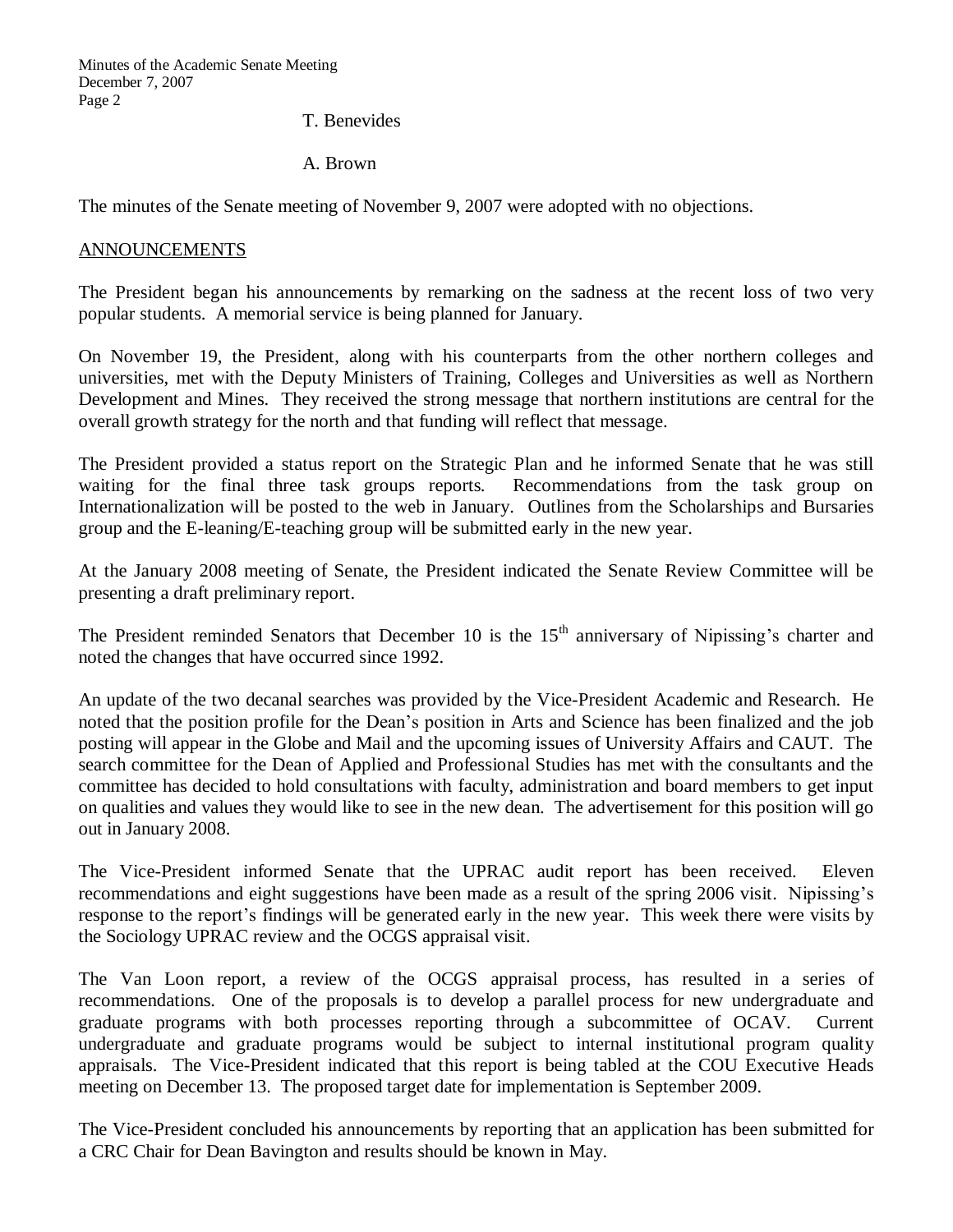Minutes of the Academic Senate Meeting December 7, 2007 Page 3

The Dean of Education was delighted to announce the Senator Sharpe is one of the nominees for the TVO best lecture competition.

Senator deBruyn, NUSU President, thanked all faculty and staff for their support following the tragic loss of two popular students. She also extended congratulations for the opening of Monastery Hall.

Senator Nettlefold requested that Senators who utilize the Journal from the National Research Council commence a letter writing campaign as the federal government has indicated they will restrict free-ofcharge access to the top 100 libraries in Canada. Since 2000, this journal has been free to all Canadians.

Senator Lawrence announced that applications to the Bachelor of Education program have closed and, as expected, applications are down across the province. Nipissing has received 4400 applications, which should fill all available places.

### QUESTION PERIOD

There was a question regarding the status of the search committee for the Director of Nursing position. Senator Parker indicated that the committee was finalizing the advertisement with the cooperation of Nipissing University and Candore College nursing faculty and should be approved shortly

### REPORTS OF STANDING COMMITTEES

Senate Executive Committee

MOTION 1: Moved by D. Mock, seconded by D. Geden that the Report of the Senate Executive Committee dated November 29, 2007 be received. CARRIED

University Curriculum Committee

- MOTION 2: Moved by P. Ricketts, seconded by J. Fortier that the Report of the University Curriculum Committee dated November 12, 2007 be received. CARRIED
- MOTION 3: Moved by P. Ricketts, seconded by D. Parker that students enrolled in the Bachelor of Physical and Health Education Program be allowed to enrol in either BIOL1011 or BIOL1006 to meet their  $1<sup>st</sup>$  year Biology requirement. CARRIED
- MOTION4**:** Moved by P. Ricketts, seconded by W. Young **t**hat Senate approve the following consolidated motions in accordance with the New Program Implementation Policy, to give Stage Two "Curriculum Approval" to the Bachelor of Arts (Honours) – Combined Major in Social Welfare and Social Development including the following curriculum changes:
	- a) The modification of the title and course description for SWLF1005 Introduction to Social Welfare Studies;
	- b) The deletion of SWLF2105 Social Welfare as a Social Institution;
	- c) The addition of a new course SWLF2006 Ideology and Social Welfare;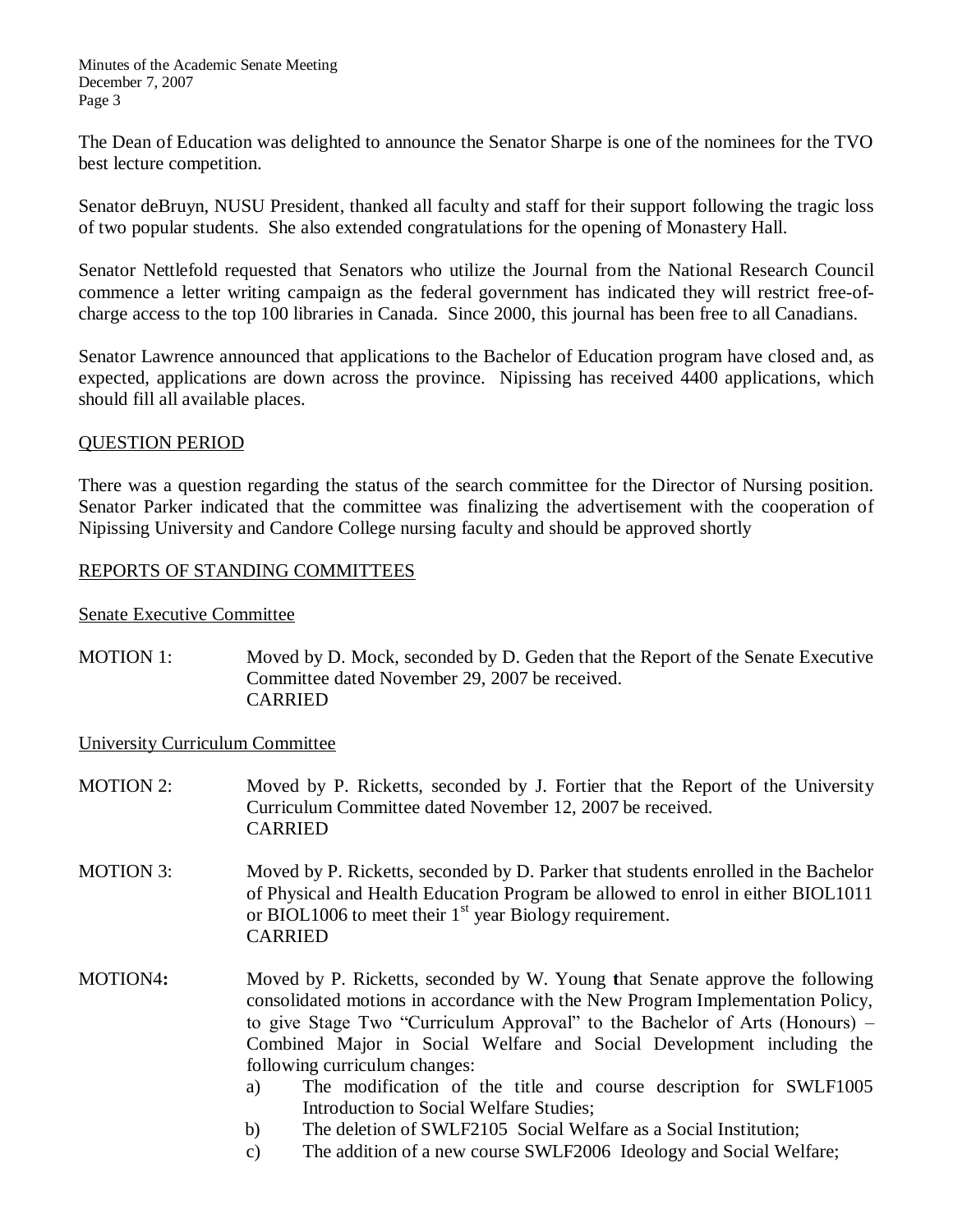- d) The modification of the course number, title, description and prerequisite of SWLF 3107 Abolishing Poverty in Canada (to SWLF2007 Poverty and Social Policy in Canada);
- e) The modification of the course number, description and prerequisite of SWLF3106 Social and Economic Justice (to SWLF3006);
- f) The modification of the course number, description and prerequisite of SWLF2606 History of Social Welfare (to SWLF3007). The course will maintain its cross-listing to History;
- g) The modification of the course description for SWLF3296 Globalization and the Welfare State;
- h) The modification of the title and description of SWLF3306 Social Policy in the United States and Europe;
- i) The modification of the title and description of SWLF3307 Social Welfare in Developing Countries;
- j) The modification of the description of SWLF3445 Women and Social Welfare;
- k) The addition of a new course SWLF 505 Social Change for Social Justice;
- l) The modification of the title of SWLF3916 and SWLF3917 Selected Topics in Social Welfare I and II, and the addition of two new Selected Topics Courses in Social Welfare and Social Development SWLF3926 and SWLF3927;
- m) The addition of a new course SWLF4005 Honours Essay;
- n) The change of the current name of the major and minor in Social Welfare to Social Welfare and Social Development;
- o) The modification of the major requirements for both a three year General-Single and three year Combined major in Social Welfare;
- p) The addition of a four-year Honours combined major in Social Welfare and Social Development.

## CARRIED

- MOTION 5: Moved by P. Ricketts, seconded by D. Parker that Senate approve the following consolidated motions in accordance with the New Program Implementation Policy, Senate give Stage Two "Curriculum Approval" to the Bachelor of Arts (Honours) – Single Major in Child and Family Studies including the following curriculum changes:
	- a) The addition of a new course CHFS2016 Children, Families and Equity Issues;
	- b) The addition of a new course CHFS3037 Multiculturalism, Race and Childhood;
	- c) The addition of a new course CHFS3025 Research Methods;
	- d) The addition of a new course CHFS4005 Honours Seminar;
	- e) The addition of a new course CHFS4105 Research Essay;
	- f) The deletion of PSYC2126, PSYC2127 and SOCI3125 from the Child and Family Studies major;
	- g) The modification of the major requirements for the three year General single major in Child and Family Studies;
	- h) The addition of a four year Honours single major in Child and Family Studies.

## CARRIED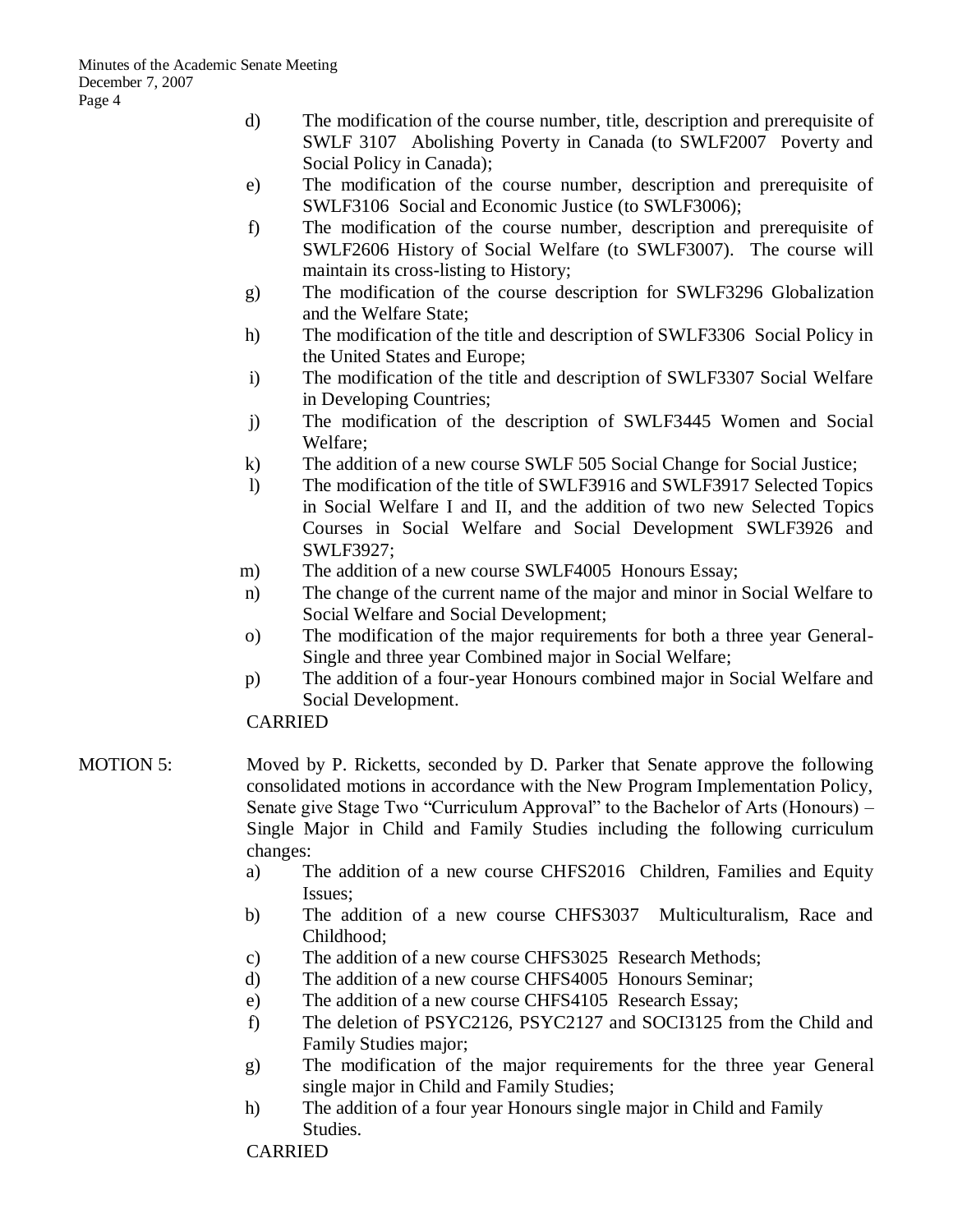| <b>MOTION 6:</b> | Moved by P. Ricketts, seconded by B. Fix that Senate approve the following<br>consolidated motions relating to the Geography program:<br>The modification of GEOG3825 Geography of Developing Countries (to be<br>a)<br>pulled from the archive);<br>The modification of GEOG4227 The Social and Cultural Geography of the<br>b)<br>City (title, prerequisite and description).<br><b>CARRIED</b>                                                                                                                                                                                                                                                                                                                                                                                                                                                                                                                                                                                                                                                   |
|------------------|-----------------------------------------------------------------------------------------------------------------------------------------------------------------------------------------------------------------------------------------------------------------------------------------------------------------------------------------------------------------------------------------------------------------------------------------------------------------------------------------------------------------------------------------------------------------------------------------------------------------------------------------------------------------------------------------------------------------------------------------------------------------------------------------------------------------------------------------------------------------------------------------------------------------------------------------------------------------------------------------------------------------------------------------------------|
| <b>MOTION 7:</b> | Moved by P. Ricketts, seconded by S. Srigley that Senate approve the following<br>consolidated motions relating to the Religions and Cultures program:<br>The addition of RLCT3506 Religion and Politics and that it be cross-listed<br>a)<br>with Political Science;<br>The addition of RLCT3205 Constructing Religion; Theorizing God:<br>b)<br>Theory and Method in the Study of Religion;<br>The addition of RLCT3036 Themes in $20th$ Century Religious Thought and<br>$\mathbf{c})$<br>RLCT3037 Figures in 20 <sup>th</sup> Century Religious Thought, both 3 credit courses<br>to replace RLCT3035 $20th$ Century Religious Thought, a six credit course;<br>The deletion of RLCT3035. Both new courses remain cross-listed with<br>d)<br>Philosophy;<br>The addition of RLCT2126 Religious Themes in Literature, a 3 credit<br>$\epsilon$ )<br>course to replace RLCT2125 Religious themes in Literature, a 6 credit<br>course and the deletion of RLCT2125. The new course remains cross-listed<br>with English Studies.<br><b>CARRIED</b> |
| <b>MOTION 8:</b> | Moved by P. Ricketts, seconded by M. Tuncali that Senate approve the following<br>consolidated motions relating to the Computer Science and Mathematics program:<br>The addition of COSC2406 Introduction to Game Design and Development;<br>a)<br>The addition of COSC3406 Advanced Game Design and Development;<br>b)<br>The addition of COSC/MATH2216 Introduction to Computational<br>$\mathbf{c})$<br>Geometry;<br>The addition of COSC/MATH3216 Advanced Computational Geometry<br>d)<br><b>CARRIED</b>                                                                                                                                                                                                                                                                                                                                                                                                                                                                                                                                       |
| <b>MOTION 9:</b> | Moved by P. Ricketts, seconded by K. Srigley that Senate approve the following<br>consolidated motions relating to the Classics program:<br>The cross-listing to History of CLAS3207 Slavery in the Roman World;<br>a)<br>The cross-listing to History and Gender Equality and Social Justice of<br>b)<br>CLAS3206 Gender and Sexuality in Greece and Rome;<br>The modification of CLAS3097 Women in Classical Rome (title,<br>$\mathbf{c})$<br>description and cross-listing to History);<br>The modification of CLAS3096 Women in Classical Greece (title,<br>d)<br>description and cross-listing with History).<br><b>CARRIED</b>                                                                                                                                                                                                                                                                                                                                                                                                                |
| MOTION 10:       | Moved by P. Ricketts, seconded by S. Renshaw that Senate approve the following                                                                                                                                                                                                                                                                                                                                                                                                                                                                                                                                                                                                                                                                                                                                                                                                                                                                                                                                                                      |

### MOTION 10: Moved by P. Ricketts, seconded by S. Renshaw that Senate approve the following consolidated motions relating to the Gender Equality and Social Justice program: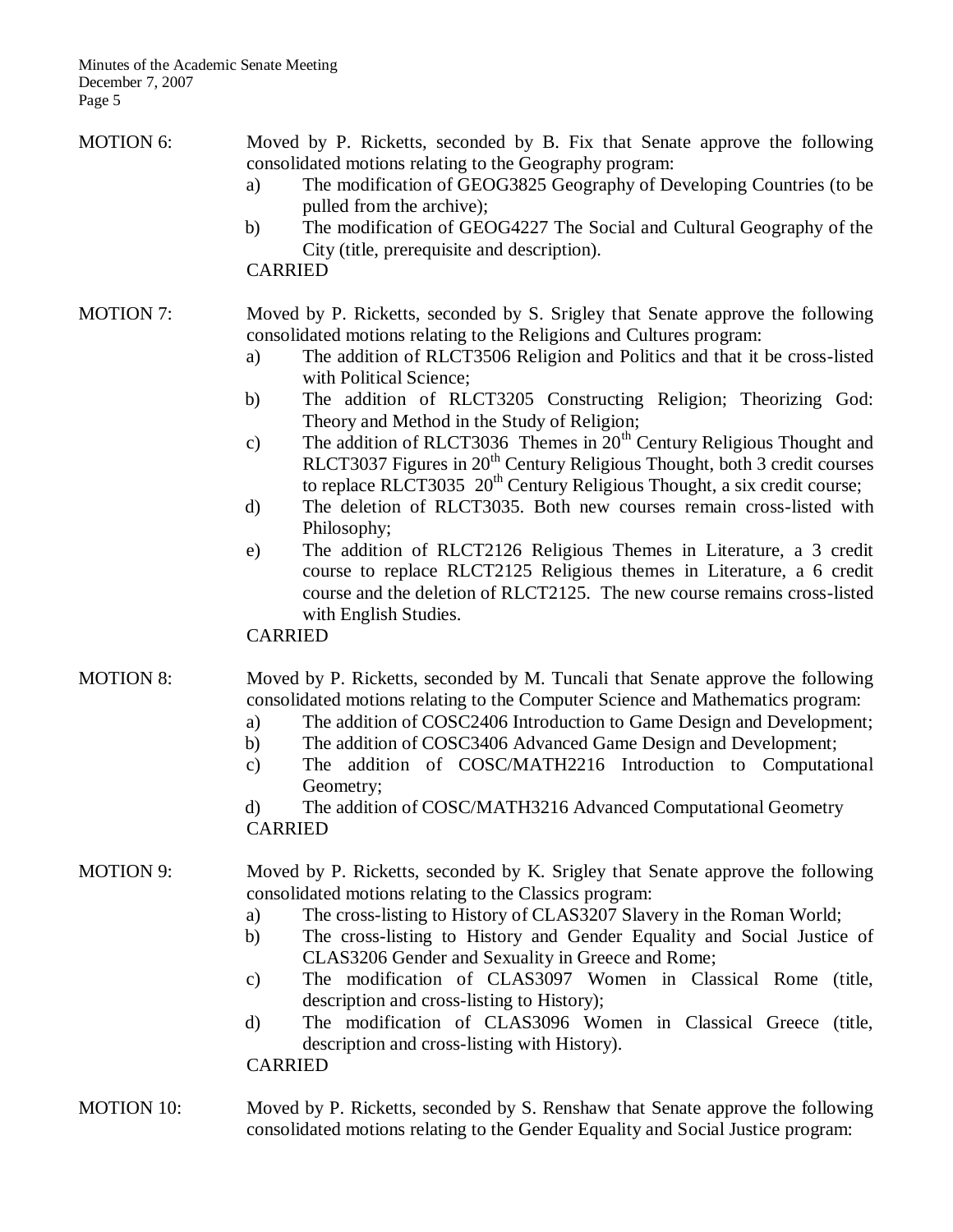- a) The deletion of GEND2167 Miscarriages of Justice, GEND2216 Gender, Culture and Textiles and GEND3206 Persecution, Human Rights and International Justice;
- b) The modification of GEND1025 Introduction to Gender Equality and Social Justice (description only);
- c) The modification of GEND2055 Women in Diversity (title, and description);
- d) The modification of GEND2157 Gender and the Law II (title and description);
- e) The modification of GEND2166 Women, Media and Representation (description only);
- f) The modification of GEND2217 Gender and the Media: Themes and Controversies (description only);
- g) The modification of GEND2226 Case Studies in Persecution (title and description);
- h) The modification of GEND3127 Gender, Globalization and Human Rights (description);
- i) The addition of GEND2146 Law, Power and Justice;
- j) The addition of GEND2147 Citizenship and Social Justice with a crosslisting in Political Science;
- k) The addition of GEND3217 International Human Rights with a crosslisting in Political Science;
- l) The addition of GEND3227 Transitional Justice with a cross-listing in Political Science;
- m) The addition of GEND2266 Queer Media with a cross-listing in English Studies;
- n) The cross-listing to Political Science of GEND2226 Case Studies in Persecution, GEND3207 The United Nations and International Justice, and GEND3127 Gender, Globalization and Human Rights.

## CARRIED

University Research Council

MOTION 11: Moved by P. Ricketts, seconded by B. Nettlefold that the Report of the University Research Council dated November 13, 2007 be received. CARRIED

Admissions, Promotions and Petitions Committee

- MOTION 12: Moved by B. Bergquist, seconded by I. Wassink that the Report of the Admissions, Promotions, and Petitions Committee dated November 14, 2007 be received. CARRIED
- MOTION 13: Moved by B. Bergquist, seconded by I. Wassink that the students listed on Appendix A, who have completed all requirements of their respective degrees, be admitted to their degrees in-course and that diplomas for the degrees be awarded. CARRIED